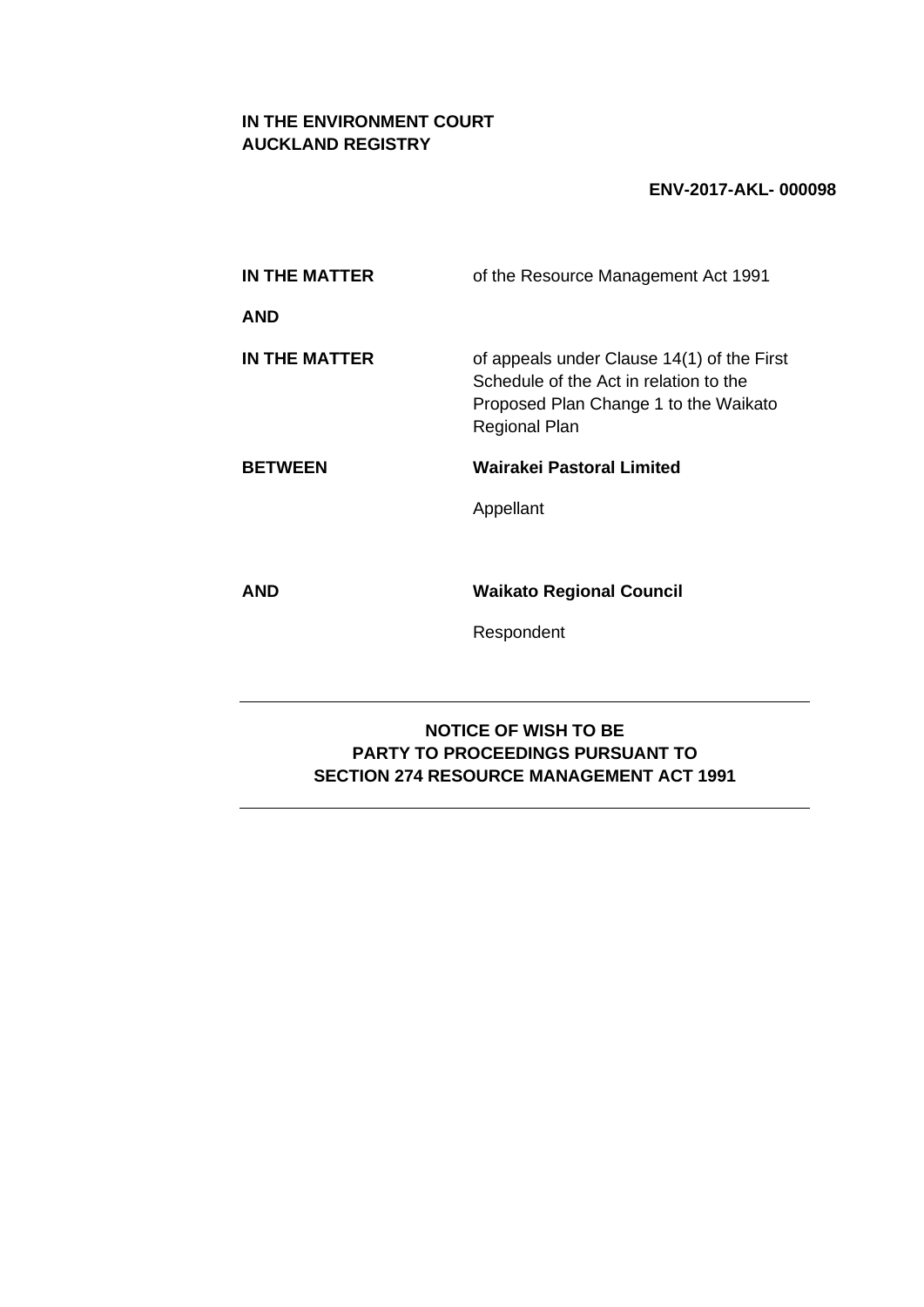**To:** The Registrar

Environment Court

Auckland

- 1. Horticulture New Zealand ("**HortNZ**") wishes to be a party pursuant to section 274 of the Resource Management Act 1991 ("**RMA**") to the following proceedings:
	- (a) *Wairakei Pastoral Limited v Waikato Regional Council* (**ENV-2017-AKL 000098**) being an appeal against decisions of the Waikato Regional Council on the Proposed Plan Change 1 to the Waikato Regional Plan.
- 2. HortNZ made submissions and further submissions on the Proposed Plan Change 1 (submitter number 73801).
- 3. HortNZ also has an interest in these proceedings that is greater than the general public as it represents interest groups in the community that are likely to be adversely affected by the proposed relief sought by the Respondent
- 4. HortNZ is not a trade competitor for the purposes of section 308C or 308CA of the RMA.
- 5. HortNZ is interested in the whole proceedings. There are numerous changes proposed in the appeal, all which are likely to have consequential amendments which impact the horticultural industry.
- 6. HortNZ agrees to participate in mediation or other alternative dispute resolution of the proceedings.